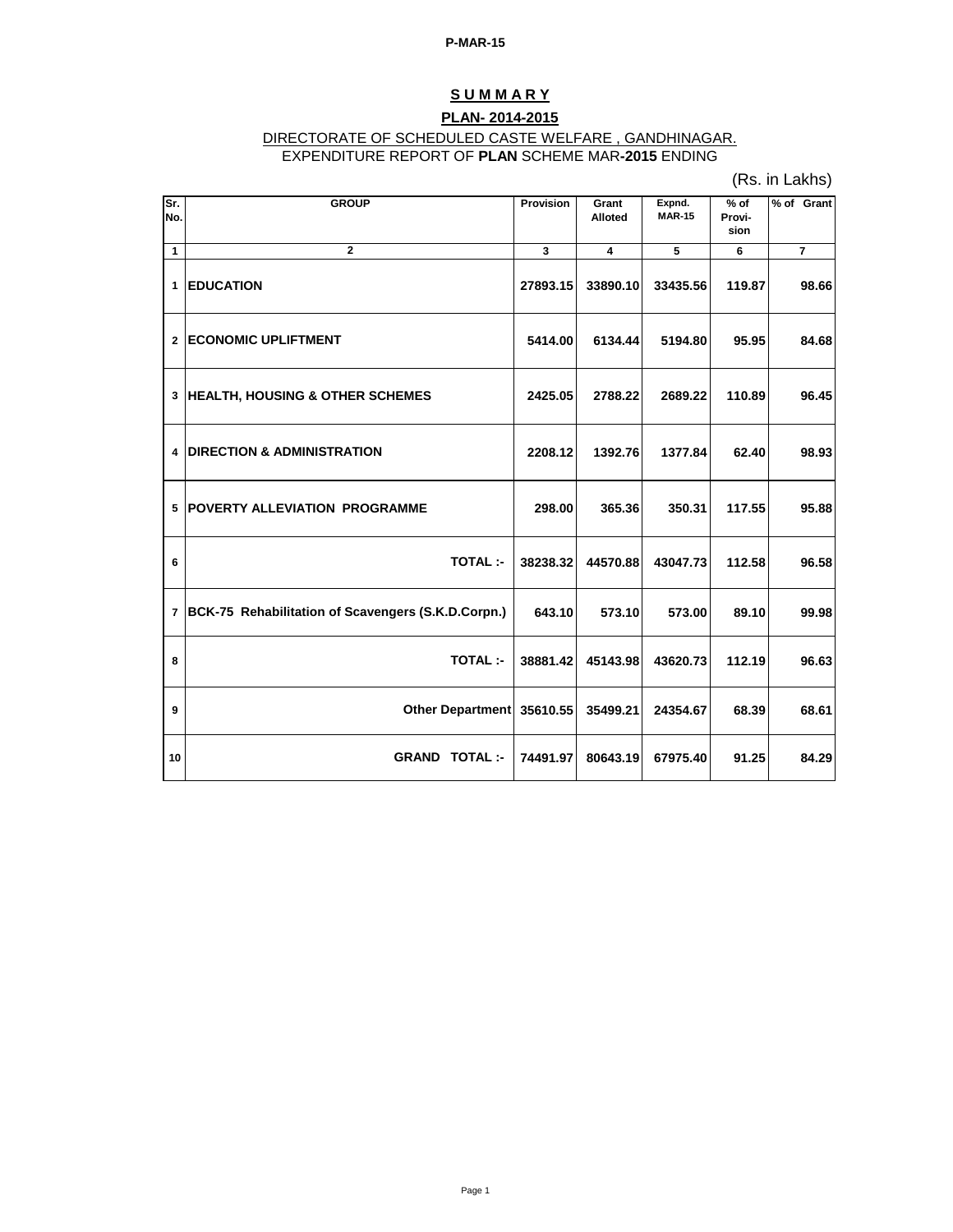| PLAN 2014-2015      |                            |                                                                                                                                                                                                       |                |                  |                         |                |                 |  |
|---------------------|----------------------------|-------------------------------------------------------------------------------------------------------------------------------------------------------------------------------------------------------|----------------|------------------|-------------------------|----------------|-----------------|--|
|                     |                            |                                                                                                                                                                                                       |                |                  | Rs.in lakhs)            |                |                 |  |
| Sr.<br>No.          |                            | <b>NO. &amp; NAME OF THE SCHEME</b>                                                                                                                                                                   | Provision      | Grant<br>Alloted | Expnd.<br><b>MAR-15</b> | <b>Targets</b> | Achi-ment.      |  |
| $\overline{1}$      |                            | $\mathbf{2}$                                                                                                                                                                                          | 3              | 4                | 5                       | 6              | $\overline{7}$  |  |
| (1)<br>$\mathbf{1}$ | <b>EDUCATION</b><br>BCK-2  | Parixitlal Majmudar Scholarship for Pre. SSC students                                                                                                                                                 | 564.00         | 390.69           | 363.04                  | 120000         | 113460          |  |
| 2                   | BCK-2B                     | Upgradation of Merit of SC Students                                                                                                                                                                   | 9.00           | 11.50            | 11.21                   | 90             | 139             |  |
| 3                   | BCK-3                      | Scholarship to S.C. Bright Students in Selected<br>Secondary & Higher Secondary Schools.                                                                                                              | 1.19           | 2.55             | 2.55                    | 3              | 10              |  |
| 4                   | BCK-4                      | Muni Metraj State Scholarship for Pre. S.S.C.<br>students whose Parents are engaged in Unclean<br>occupation. (50%CSP)                                                                                | 7000.00        | 5863.31          | 5760.51                 | 200000         | 305098          |  |
| 5                   | BCK-5                      | Bhagavan Buddh State Scholarship for post. S.S.C.<br>Girls students not eligible because of income criteria<br>service & Familysize.                                                                  | 172.03         | 250.00           | 249.13                  | 3600           | 5534            |  |
| 6                   | BCK-6                      | Free Cycles to S.C. Girls studying in Std. VIII<br>(Sarasvati Sadhana Yojana)                                                                                                                         | 350.00         | 480.00           | 479.96                  | 20000          | 17909           |  |
| 7                   | <b>BCK-6.1</b>             | Govt. Of India Post Matric Scholarship                                                                                                                                                                | 10500.00       | 16000.00         | 15981.83                | 60000          | 127210          |  |
| 8                   | $BCK-7$                    | Coaching fees. to S.C.students studying in science<br>stream.                                                                                                                                         | 199.50         | 199.17           | 196.98                  | 1330           | 1344            |  |
| 9                   | BCK-8                      | Coaching fees. to S.C.students studying in General<br>stream.                                                                                                                                         | 10.00          | 10.00            | 5.49                    | 100            | 101             |  |
|                     | 10 BCK-10                  | F.A. for increse in food bill of Engineering & Medical<br>students of S.C.                                                                                                                            | 80.00          | 79.55            | 78.71                   | 1350           | 1006            |  |
|                     | 11 BCK-11                  | F.A. to Maharaja Sayajirao Gayakvad M.phil & Phd.<br>Scholarship Scheme to S.C. student.                                                                                                              | 20.00          | 28.80            | 28.50                   | 48             | 116             |  |
|                     | 12 BCK-12                  | F.A. to Students studing in Medical & Enginering<br>degree/ Diploma courses, for purchase of Instruments.                                                                                             | 35.00          | 34.64            | 33.84                   | 250            | 815             |  |
|                     | 13 BCK-13                  | State Scholarship to S.C. students for Technical &<br><b>Professional Cources</b>                                                                                                                     | 150.00         | 259.93           | 259.58                  | 2051           | 6635            |  |
|                     | 14 BCK-14                  | Scholarship to S.C. students for pilot training.                                                                                                                                                      | 145.00         | 145.00           | 140.00                  | 6              | 6               |  |
|                     | 15 BCK-15                  | Loan for higher study in foreing countries                                                                                                                                                            | 950.00         | 950.00           | 950.00                  | 63             | 74              |  |
|                     | 16 BCK-16                  | Free clothes to S.C. student in std.I to VII whose<br>parents annual income is up to Rs.15000/-                                                                                                       | 600.00         | 735.33           | 703.11                  | 200000         | 231146          |  |
|                     | 17 BCK-17                  | Special scholarship for Boys & Girls student<br>belonging to Valmiki, Hadi, Nadiya, Senva, Turi,<br>Garo, Vankar Sadhu, Dalit Bava, Turibarot, Tiragar/Tirban<br>da, Thori & Matang in Std. I to VII. | 600.00         | 657.76           | 636.31                  | 80000          | 85568           |  |
|                     | 18 BCK-17 A                | Special scholarship for Boys & Girls student<br>belonging to Valmiki, Hadi, Nadiya, Senva, Turi,<br>Garo, VankarSadhu, DalitBava, Turibarot, Tiragar/Tirban<br>da, Thori & Matang in Std. VIII to X.  | 180.00         | 41.47            | 27.50                   | 18000          | 2250            |  |
|                     | 19 BCK-19                  | GIA to Subedar Ramji Ambedkar Backward Class<br>hostel.                                                                                                                                               | 1940.90        | 2650.00          | 2582.69                 | 582            | 592             |  |
|                     | 20 BCK-20                  | GIA for building construction for Boys Hostels.                                                                                                                                                       | 8.00           | 0.25             | 0.25                    | 2              | $\mathbf{1}$    |  |
| 21                  | <b>BCK-21</b>              | GIA for building construction for Girls Hostels.                                                                                                                                                      | 5.00           | 0.25             | 0.00                    | 1              | 0               |  |
|                     | 22 BCK-22                  | GIA to'Additional Coaching Centre                                                                                                                                                                     | 5.00           | 4.49             | 3.86                    | 1              | 22              |  |
|                     | 23 BCK-24                  | Establishment of new hostel & Development of Govt.<br>Hostels for Boys & Girls.                                                                                                                       | 1430.00        | 1880.56          | 1783.57                 | 73             | $\overline{73}$ |  |
|                     | 24 BCK-27                  | Shri Jugat Ram Dave Ashram Schools Scheme.                                                                                                                                                            | 1450.00        | 1919.75          | 1913.11                 | 88             | 88              |  |
|                     | 25 BCK-28 *                | Mamasaheb Fadke Ideal Residential Schools                                                                                                                                                             | 1211.78        | 1206.50          | 1204.58                 | 20             | 20              |  |
|                     | 26 BCK-29                  | Award and prizes at S.S.C. and H.S.C. level for S.C.<br>student. Std X & XII.                                                                                                                         | 29.75          | 19.30            | 15.15                   | 510            | 209             |  |
|                     | 27 BCK-30                  | Mahatma Gandhi award, Dr. Babasaheb Ambedkar<br>Award & Dalit Sahitya Award ect.                                                                                                                      | 10.00          | 5.50             | 4.30                    | 6              | 0               |  |
| 28                  | 'BCK-356                   | Talentpool                                                                                                                                                                                            | 132.00         | 20.80            | 19.80                   | 330            | 48              |  |
|                     | 29 BCK-353                 | Free tablet for S.C. students studying in std.12th                                                                                                                                                    | 60.00          | 43.00            | 0.00                    | 1000           | 0               |  |
| 30<br>31 I          | <b>BCK-355</b><br>'BCK-354 | IIM, NIFT, NLU, & CEPT By institute set by Gov.<br>GUJCAT, GSET, PMT, PET, SLET, NEET & JEE By                                                                                                        | 15.00<br>30.00 | 0.00<br>0.00     | 0.00<br>0.00            | 100<br>100     | $\pmb{0}$<br>0  |  |
|                     |                            | institute set by Gov.<br><b>TOTAL EDUCATION</b>                                                                                                                                                       | 27893.15       | 33890.10         | 33435.56                | 709704         | 899474          |  |
|                     |                            |                                                                                                                                                                                                       |                |                  |                         |                |                 |  |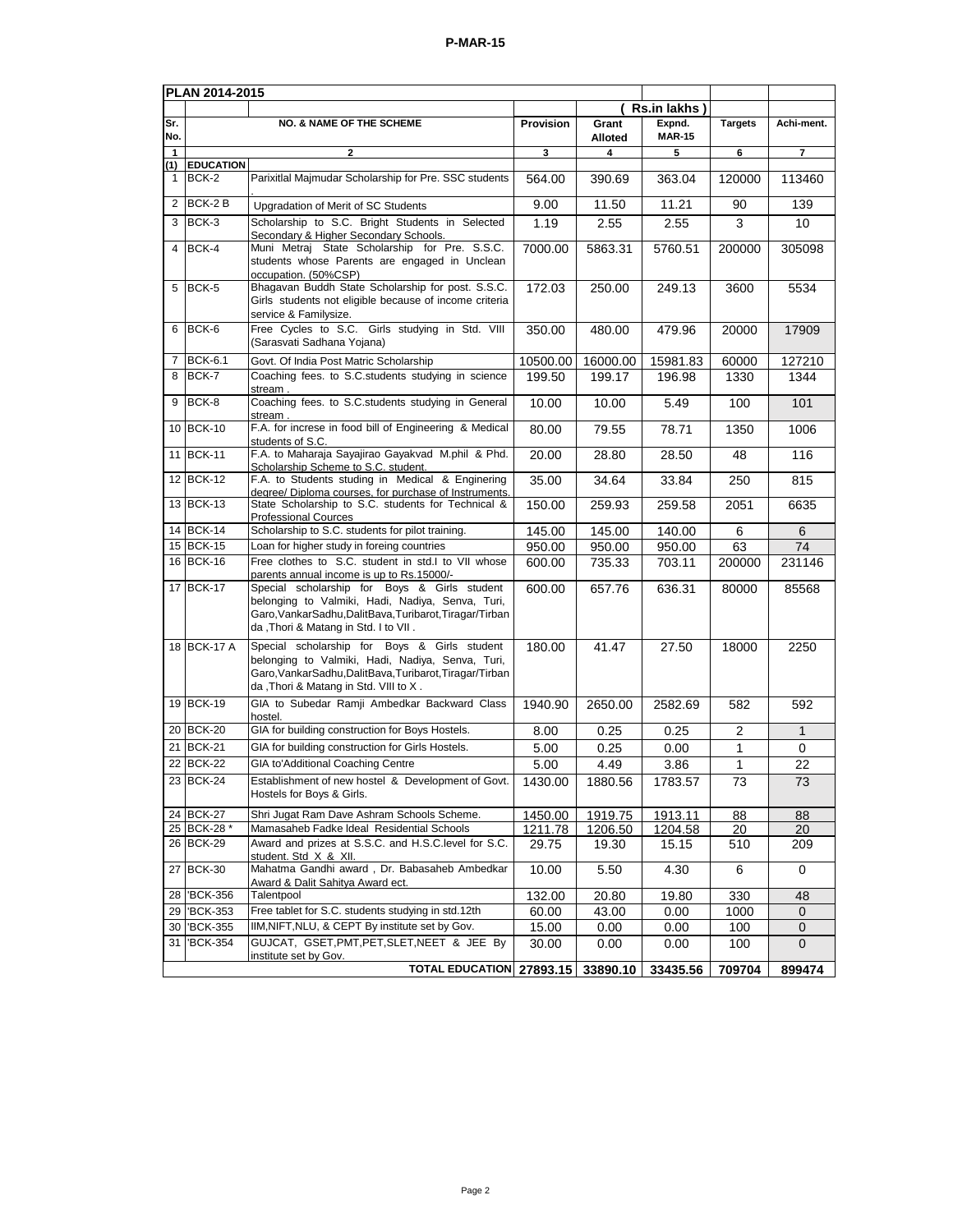| Sr.                                                                                | <b>NO. &amp; NAME OF THE SCHEME</b>                                                                    |                                                                                                                                              | Provision | Grant   | Expnd.        | <b>Targets</b> | Achi-ment.     |
|------------------------------------------------------------------------------------|--------------------------------------------------------------------------------------------------------|----------------------------------------------------------------------------------------------------------------------------------------------|-----------|---------|---------------|----------------|----------------|
| No.                                                                                |                                                                                                        |                                                                                                                                              |           | Alloted | <b>MAR-15</b> |                |                |
| $\mathbf{1}$                                                                       |                                                                                                        | $\mathbf{2}$                                                                                                                                 | 3         | 4       | 5             | 6              | 7              |
|                                                                                    |                                                                                                        | (2) ECONOMIC UPLIFTMENT                                                                                                                      |           |         |               |                |                |
|                                                                                    | 32 BCK-31                                                                                              | F.A. for cottage Industries under Manavgarima Yojana.                                                                                        | 800.00    | 741.69  | 741.49        | 17000          | 16913          |
|                                                                                    | 33 BCK-31                                                                                              | S.C.A TO S.C.P                                                                                                                               | 1000.00   | 501.00  | 0.00          | 13000          | 0              |
|                                                                                    | 34 BCK-32                                                                                              | F.A. for Dr. P.G. Solanki Law /Doctor Students<br>Stipeand scheme. BCK-32 2225 F.A.                                                          | 97.20     | 88.64   | 86.87         | 680            | 1311           |
|                                                                                    | 35 BCK-32 c                                                                                            | F.A. to P.G. Solanki M.B.B.S., B.A.S.M, B.M.A.M &<br>M.S./ M.D. Students of SC<br>(273) M.S./M.D.<br>STUDENTS BCK-32A 6225 LOAN              | 5.50      | 2.50    | 2.50          | $\overline{2}$ | $\overline{0}$ |
|                                                                                    | 36 BCK-32 B                                                                                            | <b>LOAN</b> Assistant to Dr. P.G. Solanki Law /Doctorl<br>Graduates. (272) / BCK-32 6225 LOAN                                                | 2.80      | 2.80    | 2.73          | 1              | $\overline{0}$ |
|                                                                                    | 37 BCK-32 A                                                                                            | F.A. to P.G. Solanki M.S. / M.D. Post Graduates of<br>SC Students to start Surgical / Nursing Home Clinic<br>BCK-32A 2225 F.A.               | 0.50      | 0.25    | 0.25          | 2              | 0              |
|                                                                                    | 38 BCK-33                                                                                              | Special Tailoring Centrer for women.                                                                                                         | 25.00     | 29.48   | 29.26         | 5              | 5              |
| 39                                                                                 |                                                                                                        | BCK-35(239) premetric Scholarship for student of IX & X.                                                                                     | 1200.00   | 1336.68 | 1221.13       | 27000          | 52706          |
|                                                                                    | 40 BCK-35 A                                                                                            | Coaching & Allied assistant / Professional Training for<br>S.C.students. BCK-35                                                              | 5.00      | 0.00    | 0.00          | 41             | 0              |
|                                                                                    | 41 BCK-HS                                                                                              | <b>HIGHSKILL Traing</b>                                                                                                                      | 1000.00   | 2400.00 | 2372.47       | 1274           | 2993           |
|                                                                                    | 42 BCK-36                                                                                              | F.A. to 'Computer training classes for<br>S.C. students. BCK-36 (102)                                                                        | 20.00     | 0.00    | 0.00          | 35             | 0              |
|                                                                                    | 43 BCK-36                                                                                              | F.A. for Airhostess, Travel & Hospitality Management<br>Carear for scheduled caste students. BCK-36 (277)                                    | 50.00     | 0.00    | 0.00          | 40             | 0              |
|                                                                                    | 44 BCK-38                                                                                              | Stipend to Scheduled Castes students for IAS, IPS,<br>courses & allied services.                                                             | 32.00     | 10.15   | 10.15         | 6              | $\Omega$       |
|                                                                                    | 45 BCK-39                                                                                              | Staff of Working Men Hostel                                                                                                                  | 3.00      | 0.00    | 0.00          | 0              | 0              |
|                                                                                    | 46 BCK-40<br>Gujarat Scheduled Caste Development Corporation,<br>Gandhinagar. (Administrative expense) |                                                                                                                                              | 612.00    | 612.00  | 470.00        | 1              | $\mathbf{1}$   |
|                                                                                    | 47 BCK-40 A                                                                                            | Share Capitals for S.C. Corporation                                                                                                          | 110.00    | 110.00  | 0.00          | 1              | 0              |
|                                                                                    | 48 BCK-41                                                                                              | Bechar Swami Most B.C. Development Board.                                                                                                    | 175.00    | 175.00  | 133.83        | 1              | $\mathbf{1}$   |
|                                                                                    | 49 BCK-42                                                                                              | Gujarat Safai Kamdar Development Corporation.                                                                                                | 110.00    | 110.00  | 110.00        | 1              | $\mathbf{1}$   |
|                                                                                    | 50 BCK-42 A                                                                                            | Share Capita for Safai Kamdar Dev.Corpn. (280)                                                                                               | 60.00     | 0.00    | 0.00          | 0              | 0              |
|                                                                                    | 51 BCK-43                                                                                              | F.A. to small enterprenures in Urban areas.                                                                                                  | 100.60    | 0.90    | 0.90          | 671            | 3              |
|                                                                                    | 52 BCK-43 A                                                                                            | LOAN to small enterprenures in Urban areas.281                                                                                               | 2.40      | 1.35    | 1.35          | 0              | 0              |
|                                                                                    | 53 BCK-44                                                                                              | F.A. to S.C. Farmers for purchasing of Agricultural<br>land.                                                                                 | 2.00      | 12.00   | 11.87         | 1              | 12             |
|                                                                                    | 54 BCK-44 A                                                                                            | F.A to s.c family for electrification                                                                                                        | 1.00      | 0.00    | 0.00          | 0              | 0              |
|                                                                                    |                                                                                                        | TOTAL ECONOMIC UPLIFTMENT                                                                                                                    | 5414.00   | 6134.44 | 5194.80       | 59762          | 73946          |
|                                                                                    | 55 BCK-47                                                                                              | (3) HEALTH, HOUSING & OTHER<br>kumar rajratnaa bhimrava DR.Aabedkara free                                                                    | 100.00    | 168.55  | 164.84        | 3100           | 4627           |
|                                                                                    | 56 BCK-49A *                                                                                           | madikal aid.<br>Maintance & Development of Dr. Babasaheb                                                                                     | 80.00     | 67.07   | 40.63         | 13             | 13             |
|                                                                                    | 57 BCK-50                                                                                              | Ambedkar Bhavan .(282)<br>F.A. for Housing on individual basis (Dr. Ambedkar<br>Awas Yoiana)                                                 | 600.00    | 594.60  | 557.51        | 1332           | 1282           |
|                                                                                    | 58 BCK-51                                                                                              | F.A. for Housing in urban areas (Dr.Ambedkar Awas)                                                                                           | 15.00     | 0.00    | 0.00          | 33             | 0              |
|                                                                                    | 59 BCK-52                                                                                              | F.A. for Housing to Valmiki, Hadi, Nadiya, Senva,<br>Turi, Garo, Vankar Sadhu, Dalit Bava, Turibarot, Tiragar /<br>Tirbanda , Thori & Matang | 100.00    | 146.62  | 126.64        | 222            | 432            |
|                                                                                    | 60 BCK-54                                                                                              | F.A. to encourage of Dr.Savita Ambedkar Intercaste<br>Marriages.                                                                             | 250.00    | 250.00  | 246.75        | 500            | 483            |
|                                                                                    | 61 BCK-55                                                                                              | F.A. to for Kunvarbainu Mameru to S.C Girls.                                                                                                 | 450.00    | 519.50  | 516.20        | 4500           | 5130           |
|                                                                                    | 62 BCK-57                                                                                              | Incentive for community mariage Mai Ramabai<br>Ambedkar (Sat Fera Samuhlagna)                                                                | 50.00     | 75.00   | 74.18         | 500            | 571            |
|                                                                                    | 63 BCK-58                                                                                              | Social Education Camps for Sheduled Castes.                                                                                                  | 50.00     | 16.37   | 15.21         | 0              | 18             |
|                                                                                    | 64 BCK-60                                                                                              | Nagrik Cell / Administrative & Atrocity                                                                                                      | 510.55    | 760.55  | 753.89        | 0              | 1371           |
|                                                                                    | 65 BCK-60(A)                                                                                           | Contigency Plan for P.C.R. Act -1955 & Atrocity Act.<br>1989.                                                                                | 42.50     | 15.00   | 18.73         | 0              | 36             |
|                                                                                    | 66 BCK-61                                                                                              | Research Unit for Sheduled Castes.                                                                                                           | 2.00      | 0.00    | 0.00          | 0              | 0              |
|                                                                                    | 67 BCK-62                                                                                              | Raja harishcandra marnottar antyesti sahay                                                                                                   | 175.00    | 174.96  | 174.64        | 3500           | 4443           |
| <b>TOTAL HEALTH, HOUSING &amp; OTHER</b><br>2425.05<br>2788.22<br>2689.22<br>13700 |                                                                                                        |                                                                                                                                              |           |         |               |                | 18406          |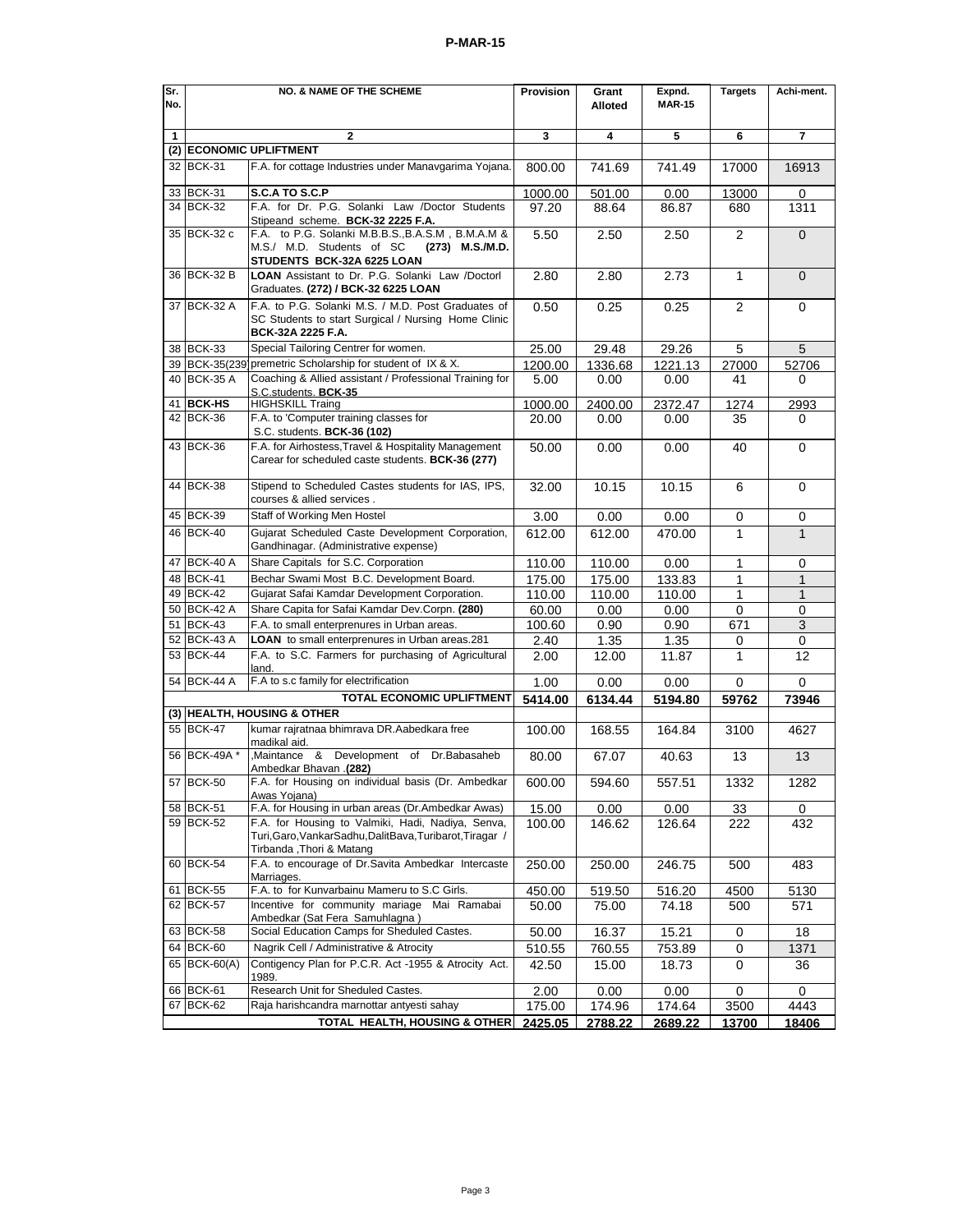| Sr.<br>No.                                                    | <b>NO. &amp; NAME OF THE SCHEME</b> |                                                                                                  | Provision | Grant<br>Alloted | Expnd.<br><b>MAR-15</b> | <b>Targets</b>           | Achi-ment.               |  |
|---------------------------------------------------------------|-------------------------------------|--------------------------------------------------------------------------------------------------|-----------|------------------|-------------------------|--------------------------|--------------------------|--|
| $\mathbf{1}$                                                  |                                     | $\mathbf{2}$                                                                                     | 3         | 4                | 5                       | 6                        | $\overline{7}$           |  |
| (4)                                                           |                                     | <b>DIRECTION &amp; ADMINISTRATION</b>                                                            |           |                  |                         |                          |                          |  |
| 68                                                            | <b>BCK-63</b>                       | Staff for scheme of protection of Civil Right Act.1955                                           | 251.87    | 251.77           | 255.66                  | 40                       | 39                       |  |
| 69                                                            | <b>BCK-65</b>                       | Special Pracharak for Valmikis Welfare.                                                          | 1.25      | 1.23             | 1.20                    | 22                       | 32                       |  |
| 70                                                            | <b>BCK-66</b>                       | Strengthening of Administration machinery at all level.                                          | 400.00    | 375.72           | 360.56                  | 0                        | 25                       |  |
| 71                                                            | <b>BCK-68</b>                       | Strengthening of Staff for S.C.P. (B.C.W.O)                                                      | 650.00    | 657.78           | 654.22                  | 67                       | 67                       |  |
| 72                                                            | <b>BCK-69</b>                       | F.A. for 'purchase & hiring of vehicles.                                                         | 900.00    | 105.06           | 105.03                  | 4                        | $\mathbf 0$              |  |
|                                                               | 73 BCK-70                           | Evaluation, Planning & Monitoring Cell/Survey.                                                   | 5.00      | 1.20             | 1.17                    | $\overline{2}$           | $\overline{2}$           |  |
|                                                               |                                     | <b>TOTAL DIRECTION &amp; ADMN.</b>                                                               | 2208.12   | 1392.76          | 1377.84                 | 135                      | 165                      |  |
| (5)                                                           |                                     | <b>POVERTY ALLEVIATION PROGRAMME</b>                                                             |           |                  |                         |                          |                          |  |
|                                                               | 74 BCK-71                           | Parixitlal Majmudar Scholarship for Pre. S.S.C. (PAP)                                            | 250.00    | 303.31           | 288.80                  | 55251                    | 99067                    |  |
|                                                               | 75 BCK-72                           | GIA to Subedar Ramji Ambedkar for building<br>constction of Hostel For Std.XI to XII             | 15.00     | 13.00            | 12.96                   | 10                       | 8                        |  |
| 76                                                            | <b>BCK-73</b>                       | F.A. to small enterprenures in urban areas                                                       | 0.60      | 0.30             | 0.30                    | 4                        | 3                        |  |
| 77                                                            | <b>BCK-73-A</b>                     | F.A. to small enterprenures in urban areas (284)                                                 | 2.40      | 1.35             | 1.35                    | 4                        | 2                        |  |
|                                                               | 78 BCK-74                           | kumar rajratnaa bhimrava DR.Aabedkara free<br>madikal aid.                                       | 30.00     | 47.40            | 46.90                   | 1000                     | 1520                     |  |
| TOTAL POVERTY ALLEVIATION PROGRAMME                           |                                     | 298.00                                                                                           | 365.36    | 350.31           | 56269                   | 100600                   |                          |  |
|                                                               | <b>TOTAL</b>                        |                                                                                                  |           | 44570.88         | 43047.73                | 839570                   | 1092591                  |  |
| 79                                                            | <b>BCK-75.</b>                      | Rehabiliation of scavengers & their dependents                                                   | 643.10    | 573.10           | 573.00                  | 10000                    |                          |  |
|                                                               | <b>GRAND TOTAL DIR SCW.</b>         |                                                                                                  | 38881.42  | 45143.98         | 43620.73                | 849570                   | 1092591                  |  |
| (6)                                                           |                                     | <b>OTHER DEPARTMENT &amp; OFFICE</b>                                                             |           |                  |                         |                          |                          |  |
| $\mathbf{1}$                                                  | BCK-25 *                            | Construction of Govt. Hostels for Boys (samaras-<br>bhuj,jamanagar,himmatnagar)(govt-idar,bayad) | 15960.00  | 15960.00         | 14043.94                | 8                        |                          |  |
| 2                                                             | <b>BCK-25 A*</b>                    | Upgradetion & Modernisation of Govt. hostel Building.<br>(271)                                   | 100.00    | 100.00           | 91.00                   | 4                        | $\overline{\phantom{0}}$ |  |
| 3                                                             | BCK-26 *                            | Construction of Govt. Hostel for Girls (samaras-<br>bhuj,jamanagar,himmatnagar)(govt-amareli)    | 15840.00  | 15840.00         | 8376.14                 | 8                        | $\overline{\phantom{0}}$ |  |
| 4                                                             | BCK-28a *                           | of<br>Adarsh<br>Construction<br>Nivasi<br>School<br>(new-<br>ahd,gandhinagar)                    | 3004.05   | 3004.05          | 1349.62                 | 0                        | $\overline{\phantom{0}}$ |  |
| 5                                                             | <b>BCK-49</b>                       | Construction of Dr. Babasaheb Ambedkar Bhavan                                                    | 300.00    | 300.00           | 446.59                  | 13                       | 13                       |  |
| 6                                                             | <b>BCK-49 B*</b>                    | State level Dr. Ambedkar Foundation at A-bad (271)                                               | 200.00    | 200.00           | 0.00                    | 0                        |                          |  |
|                                                               |                                     | Total (R. & B.) 4225                                                                             | 35404.05  | 35404.05         | 24307.29                | 33                       | 13                       |  |
| $\overline{7}$                                                | <b>BCK-34</b>                       | Setting up and running of training cum production<br>centre. 2225                                | 25.00     | 15.16            | 1.85                    | $\overline{\phantom{0}}$ |                          |  |
| 8                                                             | <b>BCK-67</b>                       | information & Techology.<br>2251                                                                 | 80.00     | 80.00            | 45.53                   |                          |                          |  |
|                                                               |                                     | OTHER DEPTTS.& OFFICE TOTAL(+)                                                                   | 35509.05  | 35499.21         | 24354.67                | 33                       | 13                       |  |
| $\mathbf{1}$                                                  |                                     | SCA for Monitoring of SCSP                                                                       | 101.50    | 0.00             | 0.00                    | 0                        | $\overline{0}$           |  |
|                                                               |                                     | <b>GRAND TOTAL</b>                                                                               | 74491.97  | 80643.19         | 67975.40                | 849603                   | 1092604                  |  |
| * Grant is alloted to Others Deptt / Offices by SJ & E Deptt. |                                     |                                                                                                  |           |                  |                         |                          |                          |  |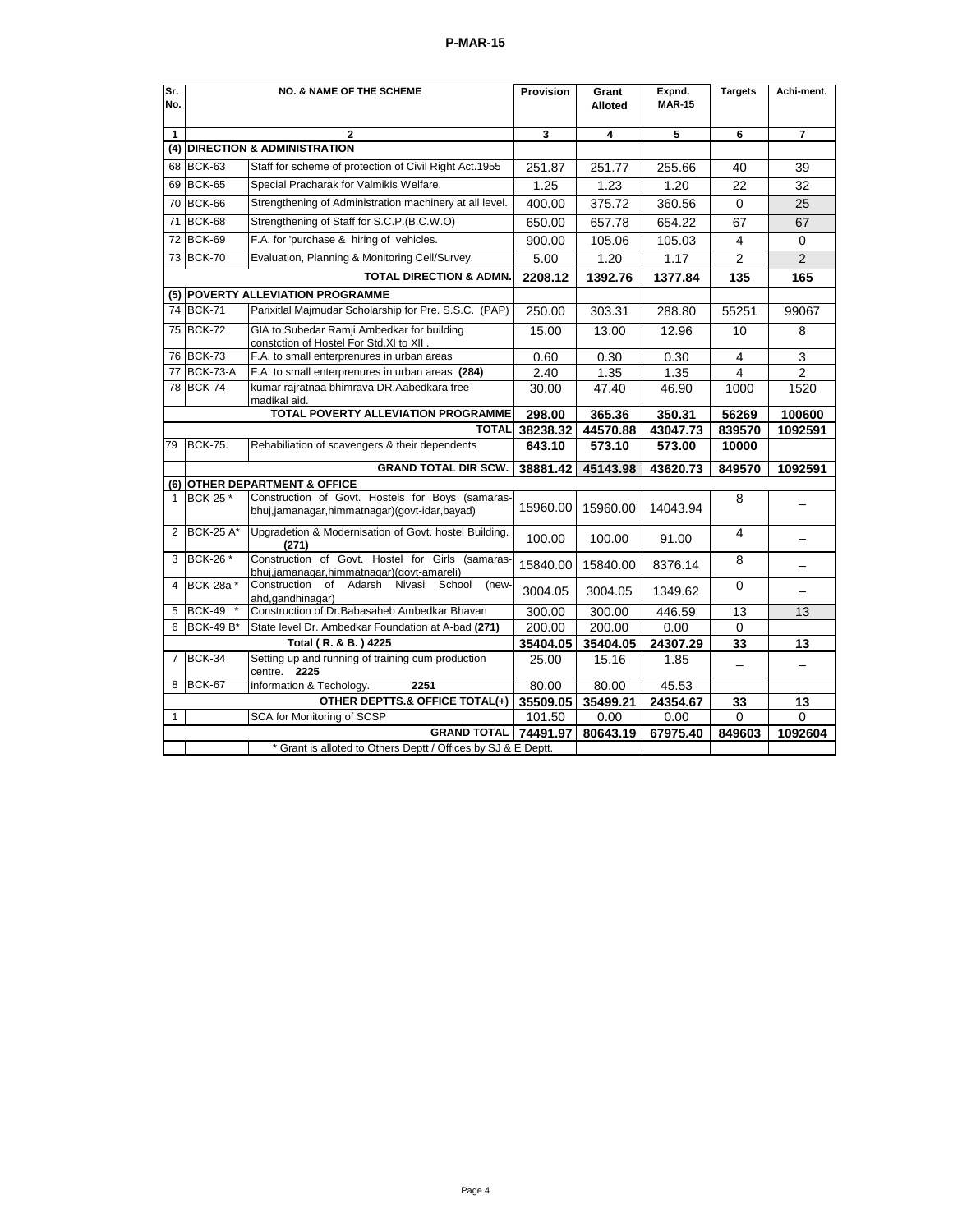#### **np MAR-15**

I

### **SUMMARY NON-PLAN - 2014-2015**

### DIRECTORATE OF SCHEDULED CASTE WELFARE , GANDHINAGAR. EXPENDITURE REPORT OF **NON-PLAN** SCHEME MAR**-2015** ENDING

|              |                             |                  |                         |                   |                     | (Rs. in Lakhs) |
|--------------|-----------------------------|------------------|-------------------------|-------------------|---------------------|----------------|
| Sr.<br>No.   | <b>GROUP</b>                | <b>Provision</b> | Grant<br><b>Alloted</b> | Expnd. MAR-<br>15 | % of Provi-<br>sion | % of Grant     |
| $\mathbf 1$  | $\mathbf{2}$                | $\mathbf{3}$     | 4                       | 5                 | 6                   | $\overline{7}$ |
| 1            | <b>Education</b>            | 782.55           | 745.77                  | 705.74            | 90.18               | 94.63          |
| $\mathbf{2}$ | <b>Economic Upliftments</b> | 4.20             | 4.20                    | 3.74              | 89.05               | 89.05          |
| 3            | Direction & Administration  | 940.37           | 840.70                  | 759.67            | 80.78               | 90.36          |
|              | <b>TOTAL NON PLAN STATE</b> | 1727.12          | 1590.67                 | 1469.15           | 85.06               | 92.36          |
|              | <b>OTHER DEPARTMENT</b>     | 236.40           | 191.40                  | 190.40            | 80.54               | 99.48          |
|              | <b>TOTAL NON PLAN STATE</b> | 1963.52          | 1782.07                 | 1659.55           | 84.52               | 93.12          |

Page 5